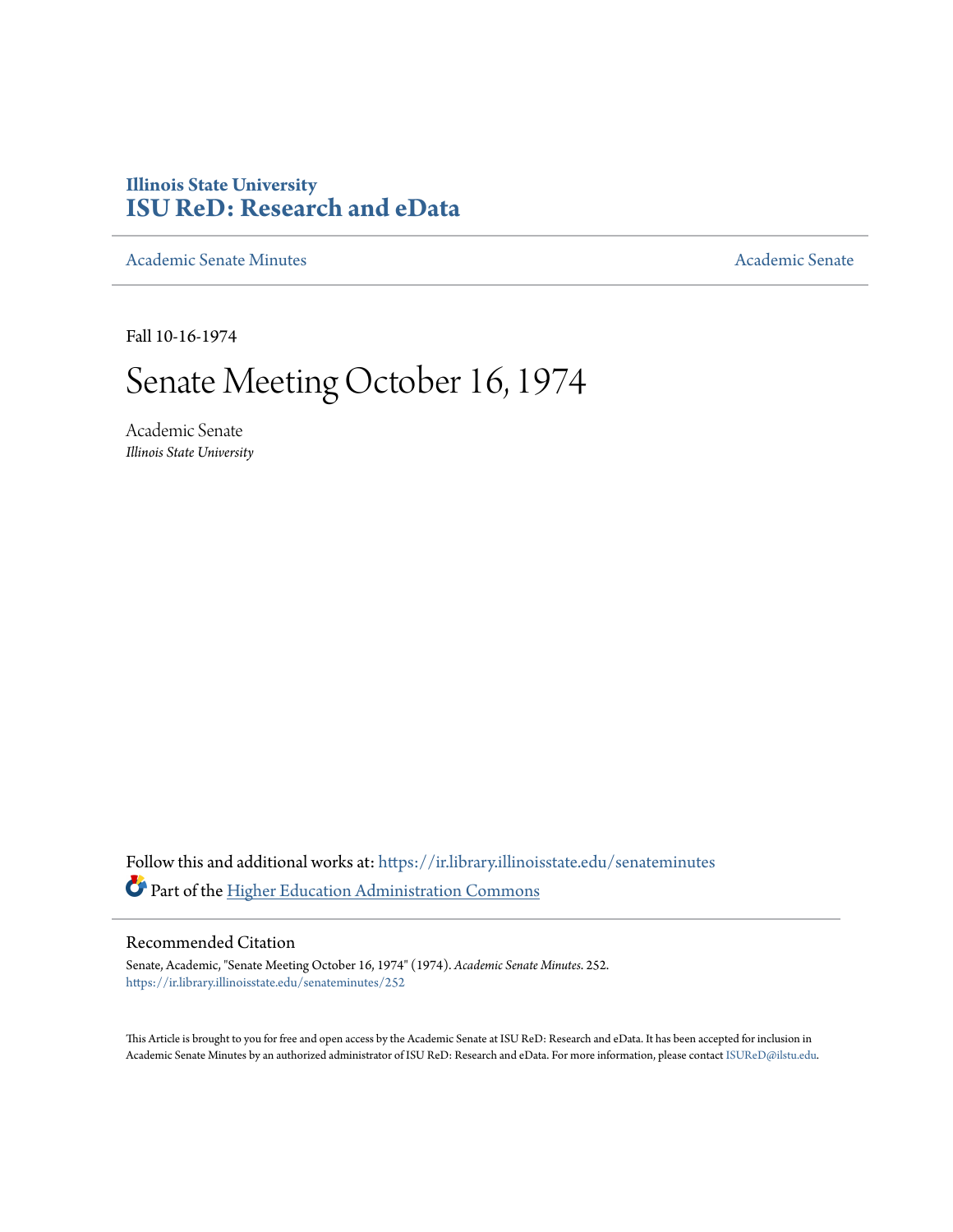Meeting No. 4  $4:00 - 5:20$  p.m. President's Conference Room

October 16, 1974

Members Present: Mr. Arnold, President Budig, Ms. Frankland, Mr. Henry, Mr. Hicklin, Mr. Kolasa, Mr. Liberta, Mr. Madore, Mr. Sutherland, Mr. Tarrant, M-. Young Guests: Dean Helgeson, Mr. McBee

The Chairperson called the meeting to order.

Mr. Madore asked about the status of the report from the APT Review Committee. Mr. Liberta reported that the first draft is finished and will be in the hands of the faculty next week. He stated that there will be a questionnaire attached to the mailing to the faculty. He stated that by the third week in November the committee would reach a recommendation to either scrap the proposal or to adopt it. .

Mr. Madore asked about the status of the Human Resources Management Task Force. Mr. Tarrant suggested that the Chairperson do something about seeing that this committee is completed and begins its work.

Chairperson Sutherland asked if the Committee wished a formal communication from the APT Review Committee about the status of its work. Mr. Madore said that his concern was over the time element involved, but that Mr. Liberta's report was sufficient for his purposes. The Chairperson stated that he would investigate the situation with regard to the Human Resources Management Task Force.

Action items for the agenda of the October 23 meeting were discussed. The proposal for filling the vacancy created by the resignation of Mr. Koehl was explained by its co-sponsor, Mr. Kolasa. He stated that Joe and he hod met with the Student Association Assembly and had received input from Mr. Gamsky, Mr. Hathway, Mr. Morris, Mr. Roderick, Mr. Walter and Mr. Elliott. He stated that the present election code called for thirty days public notice before an election could be held. He stated that this system proposes the creation of a four-member committee which wauld screen candidates and rank order them before submitting the names to the Senate for election. A question was raised if this would become a change in the Senate bylaws and always be the procedure used in filling vacancies. Mr. Kolasa stated that we were not setting a precedent. Mr. Hicklin stated that the Constitution states that students will be elected. He stated that we cannot follow the suggested procedure without first amending the Constitution. He stated that he could see the time when the Student Association would be in fact appointing all of the people. He stated that we had better check with someone to see if this was not a violation of Board policy since our Constitution is a part of Board policy. Mr. Kolasa stated that he was not suggesting that there not be an election but rather that it be an election by the Senate as opposed to an election at large. A discussion of whether the procedure was an appointment or an election ensued. Mr. Kolasa stated that under the existing code ballot boxes, poll judges, etc. would be required. Mr. Tarrant stated that the election would not be completed before the end of the year.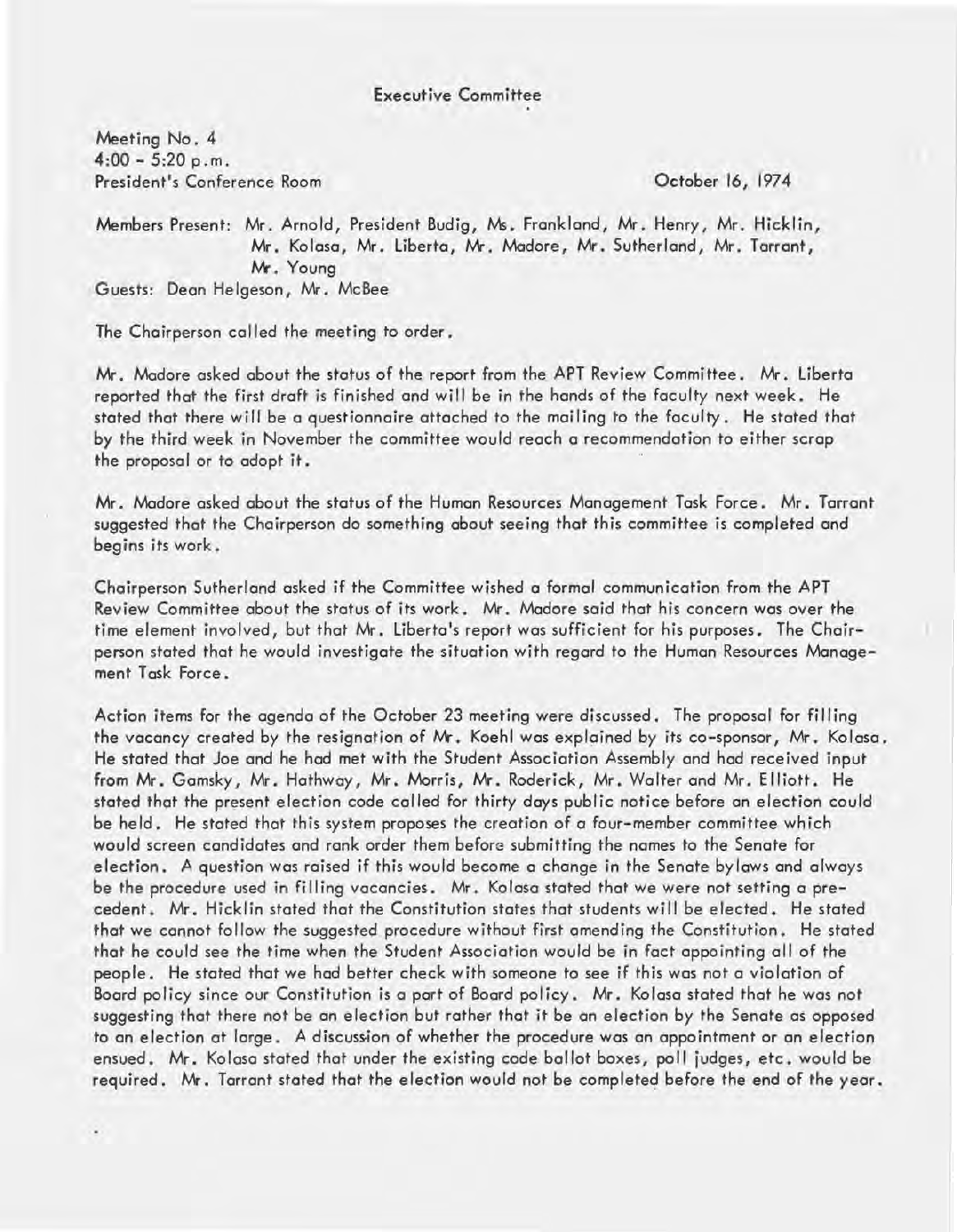It was suggested that Mr. Kolasa see Mr. Goleash and see what system would be in conformity with legal matters. Mr. Madore suggested that the item be placed on the action item agenda pending discussion with Goleash. Mr. Kolasa discussed the relationship between the Student Association and the Senate. He stated that he didn't feel that we were fair to ask the Association for a recommendation if we had no intention of abiding by it. Mr. Madore stated that nothing precludes this unless Goleash says it is against Board of Regents policy. Mr. Hicklin reiterated his concern that this was in violation to the Constitution. Mr. Arnold also suggested that the item be checked with Mr. Goleash and be put on the agenda. A motion (Mr. Madore, Mr. Arnold) to place this item on the action agenda was approved.

The Chairperson announced that other action items were the University Curriculum Committee . codification proposal, student appointments to Senate external standing committees, and Athletic Council appointments. An information item was the SCERB Annual Report. A motion (Mr. Madore, President Budig) to approve the agenda was approved.

An election was held to determine the two names to be submitted to the President as the nominees for the position on the Athletic Council. Ron Cook and James Collie were submitted from the list submitted by the Athletic Council through the Rules Committee.

Mr. Hicklin asked if there was any assurance that minority groups were represented in the student appointments. Mr. Arnold replied that he didn't see the significance of this question. He stated that attempts were made to make these committees as representative as possible. He stated that the students had discussed this many times and didn't see the need for an even ratio on every committee.

A letter from Charles Pendleton regarding student vacancies on the Parking Committee was noted.

A request from Dr. Dieterle for two student members to fill vacancies on the Academic Standards Committee was received. A letter from Scott Eatherle re a person being on two committees was received. It was stated that the Senate was more concerned about appointments since the Senate did not want to interfere with departments presenting their choices for elected committees. It was felt that a person's being on an elected committee and an appointed committee was not especially worrisome. A letter of resignation from the General Revenue Budget Advisory Committee was received from James Koch. A motion (President Budig, Mr. Arnold) to send the Dieterle, Eatherly and Koch letters to the Rules Committee was accepted.

The Chairperson discussed the agreement between the Unit #5 School District and the lab schools, to enroll the lab school students in Unit #5 to bring more state money into the district. The Chairperson stated that he was disturbed about how the decision had been made without prior consultation and review. He stated his concern that this could in time lead to encroachments against faculty welfare and against academic programs in the lab schools. He stated that there would be a joint meeting of Faculty Affairs Committee and Academic Affairs Committee with Dean Helgeson and Dr. Gnagey on Monday, October 21 at 4:00 p.m. in Hovey 418 to discuss the way in which the decision was made. Mr. Hicklin stated that NIU had done this earlier. Dean Helgeson stated that NIU went public three years ago; they lost their lab schools. Dr. Budig stated that the Board